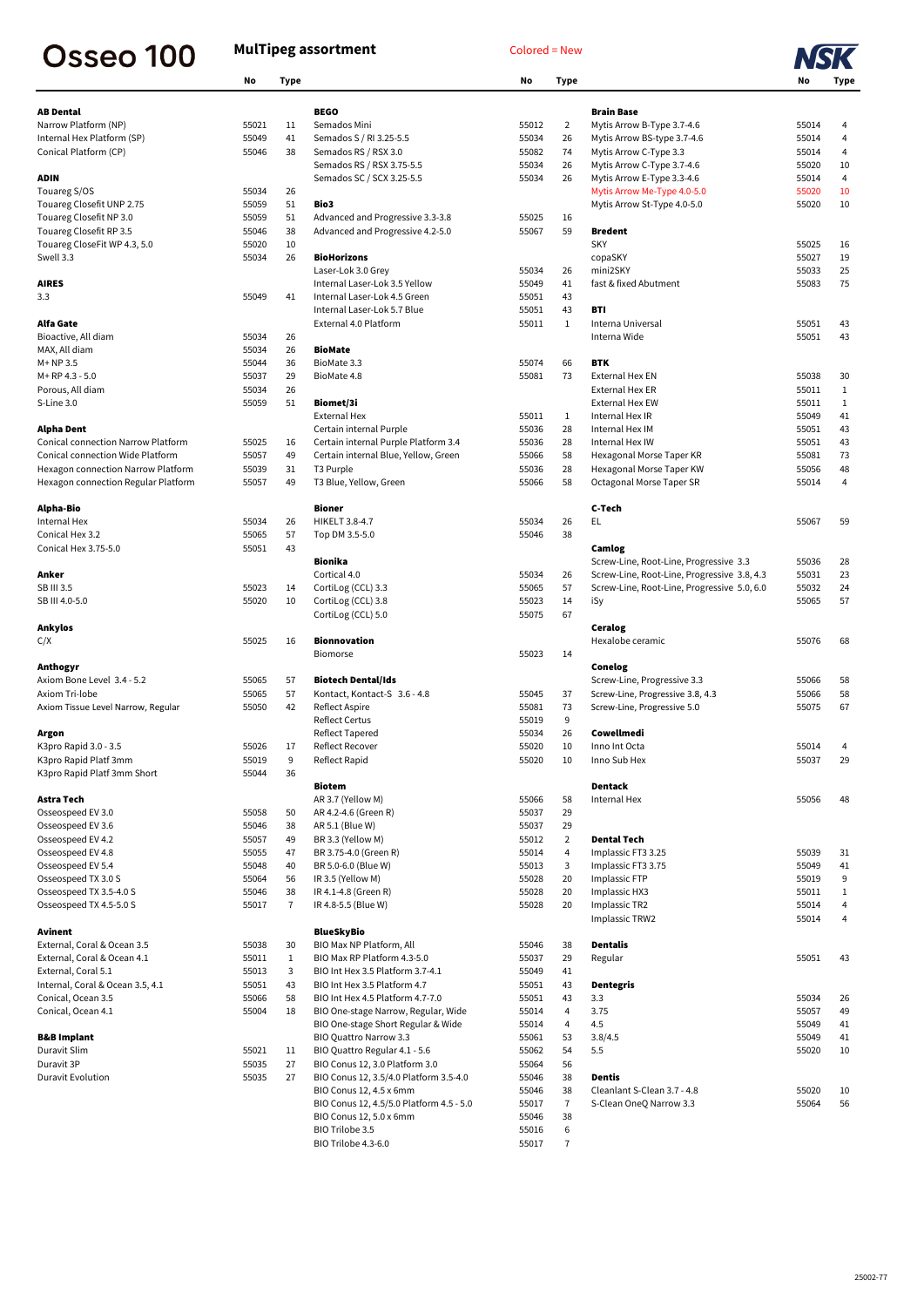|                                   | No    | <b>Type</b>  |                                       | No    | <b>Type</b>    |                                    | No    | <b>Type</b>    |
|-----------------------------------|-------|--------------|---------------------------------------|-------|----------------|------------------------------------|-------|----------------|
|                                   |       |              |                                       |       |                |                                    |       |                |
| <b>Dentsply</b>                   |       |              | gt medical                            |       |                | <b>Intoss Anchor</b>               |       |                |
| PrimeTaper 3.6                    | 55046 | 38           | <b>HXE</b>                            | 55011 | 1              | Internal Hex 3.7-5.7               | 55088 | 80             |
| PrimeTaper 4.2                    | 55057 | 49           | <b>HXE RP</b>                         | 55012 | $\overline{2}$ |                                    |       |                |
| PrimeTaper 4.8                    | 55055 | 47           | <b>HXE WP</b>                         | 55013 | 3              | Intra-lock                         |       |                |
| PrimeTaper 5.4                    | 55055 | 47           | <b>HXI 4.1</b>                        | 55037 | 29             | Intrahex 3.4 - 4.5                 | 55051 | 43             |
|                                   |       |              | 002 HXI 4.7                           | 55049 | 41             | Gold & Blue 3.4 - 6.0              | 55051 | 43             |
| Dentium                           |       |              | <b>OCT 4.3</b>                        | 55014 | 4              | InDex 3.4 - 3.75                   | 55015 | 5              |
| Superline                         | 55037 | 29           |                                       |       |                | InDex 4.0 - 4.3                    | 55020 | 10             |
| NR Line                           | 55066 | 58           | Hahn                                  |       |                | FlatTop 3.75                       | 55012 | $\overline{2}$ |
|                                   |       |              |                                       |       |                |                                    |       |                |
| Simple Line II GH 1,6             | 55014 | 4            | Tapered 3.0                           | 55058 | 50             |                                    |       |                |
|                                   |       |              | Tapered 3.5                           | 55046 | 38             | <b>IRES</b>                        |       |                |
| <b>DEVA</b>                       |       |              | Tapered 4.3                           | 55046 | 38             | External Hex Narrow 3.3            | 55012 | $\overline{2}$ |
| Bone Level 3.5                    | 55064 | 56           | Tapered 5.0                           | 55037 | 29             | External Hex Regular 3.7 - 5.2     | 55011 | $\mathbf{1}$   |
| Bone Level 4.5                    | 55051 | 43           | Tapered 7.0                           | 55048 | 40             | Internal Hex Narrow 3.3            | 55087 | 79             |
|                                   |       |              |                                       |       |                | Internal Hex Regular 3.7 - 5.2     | 55049 | 41             |
| <b>DIO</b>                        |       |              | Hi-Tec                                |       |                | Internal Octagon Regular 3.7 - 5.2 | 55014 | 4              |
| SM Submerged 3.8                  | 55049 | 41           | Tapered Self Thread NTI 3.3, SLT 3,75 | 55034 | 26             |                                    |       |                |
| SM Submerged 5.0                  | 55020 | 10           | Tapered Self Thread GTI 4.2, WTI 5.0  | 55051 | 43             | J Dental Care                      |       |                |
| UF II Narrow                      | 55064 | 56           | Spark TPI                             | 55034 | 26             | JDEvolution 3.7-6.0                | 55067 | 59             |
|                                   |       |              |                                       | 55034 | 26             | JDEvolution Plus+ 3.7-6.0          | 55067 | 59             |
| UF II Regular                     | 55020 | 10           | Logic Plus                            |       |                |                                    |       |                |
|                                   |       |              | Logic LGI 3.0-3.5                     | 55046 | 38             | JD Evolution S 3.25                | 55044 | 36             |
| <b>Ditron Dental</b>              |       |              | Logic LGI 4.3-5.0                     | 55037 | 29             | JD ICON ultra, S 2.75              | 55064 | 56             |
| Ultimate 3.75-6.0                 | 55087 | 79           |                                       |       |                | <b>Conical Abutment</b>            | 55080 | 72             |
| MPI 3.3-6.0                       | 55087 | 79           | <b>Hiossen</b>                        |       |                |                                    |       |                |
|                                   |       |              | <b>HS System</b>                      | 55028 | 20             | <b>Keystone</b>                    |       |                |
| <b>DSP Biomedical</b>             |       |              | ET System                             | 55037 | 29             | Prima / Connex                     | 55049 | 41             |
| External Hexagon (HE) Standard    | 55014 | 4            | ET 3.2                                | 55047 | 39             | Prima / Connex                     | 55067 | 59             |
| Hexagonal Internal Standard (HiS) | 55034 | 26           | ET mini                               | 55015 | 5              | Prima / Connex                     | 55041 | 33             |
| Hexagonal Internal Morse (HIM)    | 55046 | 38           |                                       |       |                | Prima / Genesis Narrow             | 55049 | 41             |
| Hexagonal Internal Large (HiL)    | 55037 | 29           | <b>IDI</b> Evolution                  |       |                | Prima / Genesis Regular            | 55067 | 59             |
|                                   | 55025 |              |                                       | 55004 |                | Prima / Genesis Wide               | 55041 | 33             |
| Indexed Morse Taper (CMI)         |       | 16           | Standard implant 3.75-4.0             |       | 18             |                                    |       |                |
|                                   |       |              | B1One High                            | 55080 | 72             | <b>Restore Narrow</b>              | 55079 | 71             |
| <b>Easy Implant</b>               |       |              | <b>B1One Low</b>                      | 55033 | 25             | Restore Regular                    | 55011 | 1              |
| Ocean                             | 55046 | 38           |                                       |       |                | Restore Wide                       | 55013 | 3              |
| Lilas                             | 55037 | 29           | <b>IDI Implants</b>                   |       |                | TILOBEMAXX 7.0-9.0                 | 55041 | 33             |
|                                   |       |              | BIO 3.5-5.0                           | 55037 | 29             |                                    |       |                |
| <b>Edierre</b>                    |       |              | ID Cam ST 4.2                         | 55010 | 13             | Klockner                           |       |                |
| 3-lobe                            | 55021 | 11           | <b>ID All</b>                         | 55010 | 13             | VEGA Micro 3.0                     | 55074 | 66             |
| 4-lobe                            | 55025 | 16           | ID3 3.1                               | 55021 | 11             | <b>VEGA Narrow 3.5</b>             | 55065 | 57             |
|                                   |       |              |                                       |       |                | VEGA Regular 4.0, 4.5              | 55034 | 26             |
| Euroteknika                       |       |              | Ids /Biotech dental                   |       |                | KL Narrow 3.3                      | 55012 | $\overline{2}$ |
| Internal Platform 3.0             | 55064 | 56           | Kontact, Kontact-S 3.6 - 4.8          | 55045 | 37             | KL Regular 3.7, 4.2                | 55011 | $\mathbf{1}$   |
| Internal Platform 3.5             |       |              |                                       |       | 73             | KL Wide 4.7                        |       |                |
|                                   | 55081 | 73           | Reflect Aspire                        | 55081 |                |                                    | 55013 | 3              |
| Naturactis/Naturall+3.0           | 55064 | 56           | <b>Reflect Certus</b>                 | 55019 | 9              | SK <sub>2</sub>                    | 55038 | 30             |
| Naturactis 3.5-5.0                | 55081 | 73           | Reflect Tapered                       | 55034 | 26             | <b>Essential Cone</b>              | 55067 | 59             |
| Uneva                             | 55011 | $\mathbf{1}$ | <b>Reflect Recover</b>                | 55020 | 10             | S3M 3.1                            | 55079 | 71             |
|                                   |       |              | <b>Reflect Rapid</b>                  | 55020 | 10             |                                    |       |                |
| <b>Futura implants</b>            |       |              |                                       |       |                | Konmet                             |       |                |
| PRE 4.0                           | 55014 | 4            | Implance                              |       |                | Classic 4.0, 4.8                   | 55014 | 4              |
| PRI 4.0                           | 55037 | 29           | Tissue level                          | 55014 | 4              | Cylindrical 3.5-4.0                | 55065 | 57             |
|                                   |       |              | Bone level Regular                    | 55037 | 29             | Cylindrical 4.5-5.5                | 55057 | 49             |
| galimplant                        |       |              | Bone level 3.3                        | 55065 | 57             | Short Cylindrical 5.0-6.0          | 55078 | 70             |
| iPx 4012                          | 55046 | 38           |                                       |       |                | Conical 4.4/3.4                    | 55065 | 57             |
|                                   |       |              | <b>Implant Direct</b>                 |       |                | Conical 4.8/3.8, 5.5/4.5           | 55057 | 49             |
| <b>GC Implant</b>                 |       |              | Legacy 1/2/3/4 3.0/3.2                | 55012 | $\overline{2}$ |                                    |       |                |
| Aadva Narrow                      | 55081 | 73           |                                       | 55051 | 43             | Kyocera                            |       |                |
|                                   |       |              | Legacy 1/2/3/4 3.5/3.7 - 5.7/7.0      |       |                |                                    |       |                |
| Aadva Regular                     | 55066 | 58           | RePlant 3.5                           | 55022 | 12             | FINESIA Bone Level 3.2-3.4 (NP)    | 55058 | 50             |
| Aadva Wide                        | 55044 | 36           | RePlant 4.3 - 5.0                     | 55010 | 13             | FINESIA Bone Level 3.7-4.2 (RP)    | 55034 | 26             |
| Aadva short 4.2                   | 55044 | 36           | RePlant 6.0                           | 55032 | 24             | FINESIA Bone Level 4.7-5.2 (WP)    | 55014 | 4              |
| Genesio Plus 3.4-5.0              | 55085 | 77           | ReActive 3.5 Platform                 | 55022 | 12             | FINESIA Tissue Level 3.7-4.7 (RP)  | 55014 | 4              |
| SETIO Plus 3.8                    | 55011 | 1            | ReActive 4.3 - 5.0 Platform           | 55010 | 13             | FINESIA Tissue Level 4.7-5.2 (WP)  | 55014 | 4              |
|                                   |       |              | Interactive 3.0 Platform              | 55046 | 38             | POI(HAC) EX 3.7 TP/ST              | 55085 | 77             |
| Geass                             |       |              | Interactive 3.4 Platform              | 55037 | 29             | POI(HAC) EX 4.2 TP/ST              | 55025 | 16             |
| Way Extra                         | 55081 | 73           | Screwindirect 5.0 PF 3.0 - 5.7        | 55070 | 62             | POI(HAC) 2P 3.7/4.2                | 55004 | 18             |
|                                   |       |              |                                       |       |                |                                    |       |                |
| <b>Global D</b>                   |       |              | <b>Implant One</b>                    |       |                | Lasak                              |       |                |
| In-Kone 4.0-5.0                   | 55024 | 15           | 100 Series Std thread                 | 55029 | 21             | <b>BioniQ QR</b>                   | 55066 | 58             |
| TwinKon 3.5-4.5                   | 55122 | 88           | 200 Series Std thread                 | 55029 | 21             | <b>BioniQ QN</b>                   | 55021 | 11             |
|                                   |       |              | 300 Series Std thread (blue)          | 55029 | 21             |                                    |       |                |
| gmi                               |       |              | 400 Series Std thread (purple)        | 55035 | 27             | Leader                             |       |                |
|                                   |       |              | 500 series Std thread (green)         |       |                |                                    |       |                |
| avantgard RP 3.75-4.25            | 55066 | 58           |                                       | 55035 | 27             | Internal Hex, 3.3 - 5.5 mm         | 55034 | 26             |
| avantgard WP 4.75-5.75            | 55075 | 67           | 300 Series Wide thread (blue)         | 55029 | 21             | Cono-In                            | 55067 | 59             |
| frontier RP,WP                    | 55051 | 43           | 400 Series Wide thread (purple)       | 55035 | 27             |                                    |       |                |
| phoenix NP 3.3                    | 55038 | 30           |                                       |       |                | <b>Maxillent</b>                   |       |                |
| phoenix Std 3.3 - Wide 5.0        | 55011 | 1            | <b>Implant Swiss</b>                  |       |                | iRaise                             | 55049 | 41             |
| Monolith 3.0                      | 55043 | 35           | Tissue level                          | 55014 | 4              |                                    |       |                |
|                                   |       |              | Bone level Regular                    | 55037 | 29             | Medentika                          |       |                |
| <b>GP Implants</b>                |       |              | Bone level 3.3                        | 55065 | 57             | Microcone NI                       | 55021 | 11             |
|                                   |       |              |                                       |       |                |                                    |       |                |
| SSI Spiral Shape implant          | 55051 | 43           |                                       |       |                | Microcone RI                       | 55081 | 73             |
|                                   |       |              | Implantvision                         |       |                | Quattrocone RI                     | 55081 | 73             |
|                                   |       |              | Internal Hex 3.7-5.7                  | 55034 | 26             | Quattrocone 30 Al                  | 55081 | 73             |
|                                   |       |              |                                       |       |                |                                    |       |                |
|                                   |       |              |                                       |       |                | Procone 3.3                        | 55119 | 85             |
|                                   |       |              | Innobiosurg                           |       |                | Procone 3.8                        | 55031 | 23             |

MagiCore Regular **55018** 55018 8 Procone 4.3 55031 23

Procone 5.0 55032 24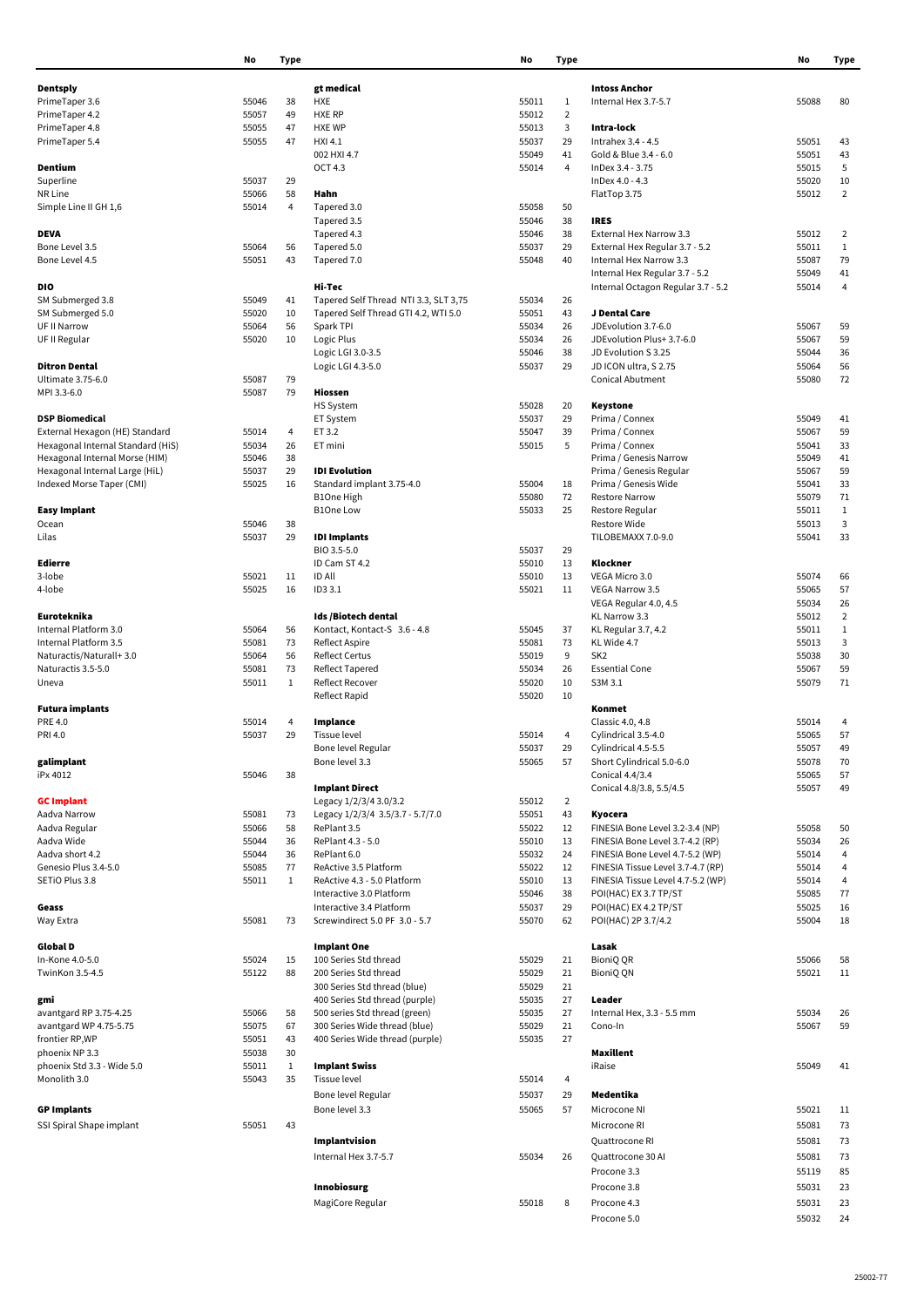|                                           | No    | <b>Type</b>  |                                           | No    | <b>Type</b>    |                                             | No    | <b>Type</b>  |
|-------------------------------------------|-------|--------------|-------------------------------------------|-------|----------------|---------------------------------------------|-------|--------------|
| Medentis                                  |       |              | <b>Nobel Biocare</b>                      |       |                | <b>Paltop</b>                               |       |              |
| ICX Premium/Active Master 3.75 - 4.8 (BL) | 55062 | 54           | Brånemark System Ext hex RP               | 55011 | 1              | Standard 3.75-5.0                           | 55034 | 26           |
| ICX Premium/Active Master 3.3 (BL)        | 55058 | 50           | Brånemark System Ext hex NP               | 55012 | $\overline{2}$ | Narrow                                      | 55027 | 19           |
| ICX Plus 3.45 Tissue Level                | 55039 | 31           | Brånemark System Ext hex WP               | 55013 | 3              | PCA Conical                                 | 55066 | 58           |
|                                           |       |              | Tri-lobe Connection NP                    | 55022 | 12             |                                             |       |              |
| <b>Medical Instinct</b>                   |       |              | Tri-lobe Connection RP, WP                | 55010 | 13             | <b>Phibo</b>                                |       |              |
| Hex 3.0                                   | 55071 | 63           | Tri-lobe Connection 6.0                   | 55032 | 24             | Aurea EVO NP                                | 55027 | 19           |
|                                           | 55052 |              | <b>Conical Connection 3.0</b>             |       |                |                                             |       |              |
| Hex 3.4, 4.0, 5.0                         |       | 44           |                                           | 55058 | 50             | Aurea EVO RP, WP                            | 55051 | 43           |
| Cone 3.0, 3.4, 4.0                        | 55071 | 63           | <b>Conical Connection Narrow</b>          | 55046 | 38             | TSA <sub>S3</sub>                           | 55074 | 66           |
| Cone 5.0                                  | 55072 | 64           | <b>Conical Connection Regular</b>         | 55037 | 29             | <b>TSA S4, S5</b>                           | 55034 | 26           |
|                                           |       |              | <b>Conical Connection Wide 5.5</b>        | 55048 | 40             | TSH S3, S4, S5                              | 55011 | $\mathbf{1}$ |
| <b>Medigma Biomedical</b>                 |       |              | N1 Regular                                | 55126 | 92             |                                             |       |              |
| Mars 3,5-6,0                              | 55057 | 49           | MUA NP & RP                               | 55080 | 72             | P-I Brånemark                               |       |              |
| FixTite 3,5-6                             | 55057 | 49           | On1 NP, RP, WP                            | 55042 | 34             | <b>HEX 3.3</b>                              | 55115 | 81           |
| Fix-a-Dent 3,75-6                         | 55057 | 49           |                                           |       |                | HEX 3.75 -5.0                               | 55117 | 83           |
|                                           |       |              | <b>Noris Medical</b>                      |       |                | AMP 3.3                                     | 55039 | 31           |
| Medimecca                                 |       |              | Tuff 3.3 - 6.0                            | 55034 | 26             | AMP 3.75 - 4.8                              | 55118 | 84           |
| PT SLA Chaorum                            | 55047 | 39           |                                           |       |                | MT 3.3 - 4.8                                | 55046 | 38           |
|                                           |       |              | <b>Novem</b>                              |       |                | Conical Abutment HEX, AMP, MT               | 55080 | 72           |
| Megagen                                   |       |              | 3.4                                       | 55039 | 31             |                                             |       |              |
| Anyridge                                  | 55051 | 43           | 3.8                                       | 55016 | 6              | Prodent Italia                              |       |              |
| Anyone Internal                           | 55037 | 29           | 4.2, 5.0                                  | 55057 | 49             | Twinner & Prime, Conomet, Collar: Orange    | 55027 | 19           |
| Mini                                      | 55064 | 56           |                                           |       |                | Twinner & Prime, Conomet, Collar:: Fuchsia  | 55051 | 43           |
| MUA                                       | 55080 | 72           | <b>NucleOss</b>                           |       |                | Twinner & Prime, Conomet, Collar: Green     | 55067 | 59           |
|                                           |       |              |                                           | 55004 |                |                                             |       |              |
| Octa                                      | 55121 | 87           | <b>Tpure Bone Level</b>                   |       | 18             | Twinner & Prime, Conomet, Collar: Yellow    | 55020 | 10           |
|                                           |       |              | <b>T6 Bonel Level</b>                     | 55074 | 66             | Prime, Conomet, Collar: Blue                | 55020 | 10           |
| <b>Meisinger Implants</b>                 |       |              |                                           |       |                |                                             |       |              |
| OKTAGON Tissue Level RP, WP               | 55014 | 4            | <b>OCO Biomedical</b>                     |       |                | Qualia                                      |       |              |
| <b>OKTAGON Bone Level NC</b>              | 55061 | 53           | Engage 3.25                               | 55027 | 19             | NeoActive                                   | 55046 | 38           |
| OKTAGON Bone Level RC                     | 55062 | 54           | Engage 4.0-6.0                            | 55051 | 43             |                                             |       |              |
|                                           |       |              | ERI 3.25                                  | 55069 | 61             | Quest                                       |       |              |
| Microdent                                 |       |              | ERI 4.0-5.0                               | 55014 | 4              | Hylock NP                                   | 55030 | 22           |
| Universal                                 | 55011 | 1            | TSI 3.25                                  | 55068 | 60             | Hylock RP                                   | 55066 | 58           |
| Microdent 2.8 - 3.25                      | 55068 | 60           | TSI 4.0-5.0                               | 55011 | $\mathbf{1}$   |                                             |       |              |
| Microdent 3.3 - 5.0                       | 55011 | $\mathbf{1}$ |                                           |       |                | Resista                                     |       |              |
| Microdent 5.5 - 8.0                       | 55013 | 3            | <b>OsseoFuse</b>                          |       |                | WIS 3.0-5.0                                 | 55049 | 41           |
| Genius 3.0                                | 55025 | 16           | Hexaplus/HexaPlus-S Sinus 3.75-7.5        | 55081 | 73             |                                             |       |              |
| Genius 3.5 - 5.0                          | 55051 | 43           | ConicalPlus/ConicalPlus-S Sinus 3.75-5.25 | 55015 | 5              | <b>Rex Implants</b>                         |       |              |
| Ektos 3.2                                 | 55023 | 14           |                                           |       |                | External hex TL 1.8                         | 55060 | 52           |
| Ektos 3.7 - 8.0                           | 55051 | 43           | Osstem                                    |       |                | Internal hex TL 2.9                         | 55034 | 26           |
| Trylogic 3.5 - 4.2                        | 55051 | 43           | <b>ETIII 3.5</b>                          | 55015 | 5              |                                             |       |              |
| Trylogic 5.0                              | 55075 | 67           | ETIII 4.0-5.0                             | 55037 | 29             | Ritter                                      |       |              |
|                                           |       |              | <b>US Regular</b>                         | 55011 | $\mathbf{1}$   | Multi Unit                                  | 55033 | 25           |
| <b>MIS</b>                                |       |              | US Mini                                   | 55012 |                | Spiral SB/LA Narrow PF 2.9                  | 55081 | 73           |
|                                           | 55081 |              |                                           |       | $\overline{2}$ |                                             |       |              |
| Conical connection Narrow (C1, V3)        |       | 73           | US Wide                                   | 55013 | 3              | Spiral SB/LA Standard PF 3.75               | 55049 | 41           |
| Conical connection Standard (C1, V3)      | 55087 | 79           | US Wide PS                                | 55011 | $\mathbf{1}$   |                                             |       |              |
| Conical connection Wide (C1)              | 55041 | 33           | SS Regular, Wide                          | 55028 | 20             | <b>RS Implant</b>                           |       |              |
| Seven and M4 Narrow                       | 55027 | 19           | TS Regular, Reg Short, Diam 6 & 7         | 55037 | 29             | $3.5 - 6.0$                                 | 55020 | 10           |
| Seven and M4 Standard                     | 55049 | 41           | TS Mini 3.5                               | 55015 | 5              |                                             |       |              |
| Seven Wide 5.0                            | 55051 | 43           | TS Mini 3.0                               | 55047 | 39             | <b>Schütz Dental</b>                        |       |              |
| Connect abutment NP, SP, WP               | 55115 | 81           |                                           |       |                | Impla cylindrical                           | 55052 | 44           |
| Multi Unit System                         | 55033 | 25           | <b>Osteo Plus</b>                         |       |                | <b>IMPLA micro Retention Cone 4.2</b>       | 55052 | 44           |
|                                           |       |              | Iridium PF 3.8 & 4.2                      | 55079 | 71             |                                             |       |              |
| myplant GmbH                              |       |              | She 3.45, 3.75                            | 55011 | $\mathbf{1}$   | <b>SGS Implant</b>                          |       |              |
| Myplant two 3,5-4,5                       | 55077 | 69           | Shi 3.75, 4.2                             | 55049 | 41             | P1, P7 Platform                             | 55049 | 41           |
| Myplant Bio 4,0                           | 55077 | 69           | Shi 5.0                                   | 55051 | 43             | P1D, P5D, P7D                               | 55049 | 41           |
|                                           |       |              |                                           |       |                | P7N                                         | 55059 | 51           |
| <b>Neo Biotech</b>                        |       |              | <b>OT-Medical</b>                         |       |                |                                             |       |              |
| IS II 4.0                                 | 55020 | 10           | OT-F2 3.4, 3.8                            | 55053 | 45             | <b>SHOFU</b>                                |       |              |
| IS III 4.0                                | 55020 | 10           | OT-F2 4.1                                 | 55073 | 65             | BIOFIX 3.0                                  | 55064 | 56           |
|                                           |       |              | OT-F2 5.0                                 | 55125 | 91             | BIOFIX 4.0                                  | 55046 | 38           |
| <b>Neodent</b>                            |       |              |                                           |       |                |                                             | 55046 |              |
|                                           |       |              |                                           |       |                | BIOFIX 4.5                                  |       | 38           |
| Cone Morse Connection                     | 55025 | 16           | Overmed                                   |       |                |                                             |       |              |
| <b>Grand Morse Connection</b>             | 55066 | 58           | Easyline Easydip                          | 55020 | 10             | <b>SIC invent</b>                           |       |              |
| <b>Titamax WS Conection</b>               | 55056 | 48           | <b>ETLINE</b>                             | 55034 | 26             | <b>MUA</b>                                  | 55120 | 86           |
| <b>GM Micro Conical Abutment</b>          | 55080 | 72           |                                           |       |                | SICace 3.4 - 5.0                            | 55052 | 44           |
|                                           |       |              | <b>Oxy Implant</b>                        |       |                | SICmax, SICtapered 3.7 - 5.2                | 55052 | 44           |
| <b>Neoss</b>                              |       |              | Internal                                  | 55020 | 10             | SICvantage® max, SICvantage tapered 3.0     | 55026 | 17           |
| SP ( $\emptyset$ 3.5 implants and wider)  | 55004 | 18           | Kone Conical Narrow                       | 55021 | 11             | SICvantage® max, SICvantage tapered 3.7     | 55116 | 82           |
| NP (Ø 3.25)                               | 55027 | 19           | Kone Conical Regular                      | 55051 | 43             | SICvantage® max, SICvantage tapered 4.2-5.2 | 55054 | 46           |
| <b>Access Abutment</b>                    | 55060 | 52           | PSK Line Regular                          | 55051 | 43             |                                             |       |              |
|                                           |       |              | External Mini                             | 55079 | 71             | <b>Simply Implants</b>                      |       |              |
|                                           |       |              | External Regular                          | 55011 | $\mathbf{1}$   | Internal Hex                                | 55051 | 43           |
|                                           |       |              | External Maxi                             | 55011 | $\mathbf{1}$   |                                             |       |              |